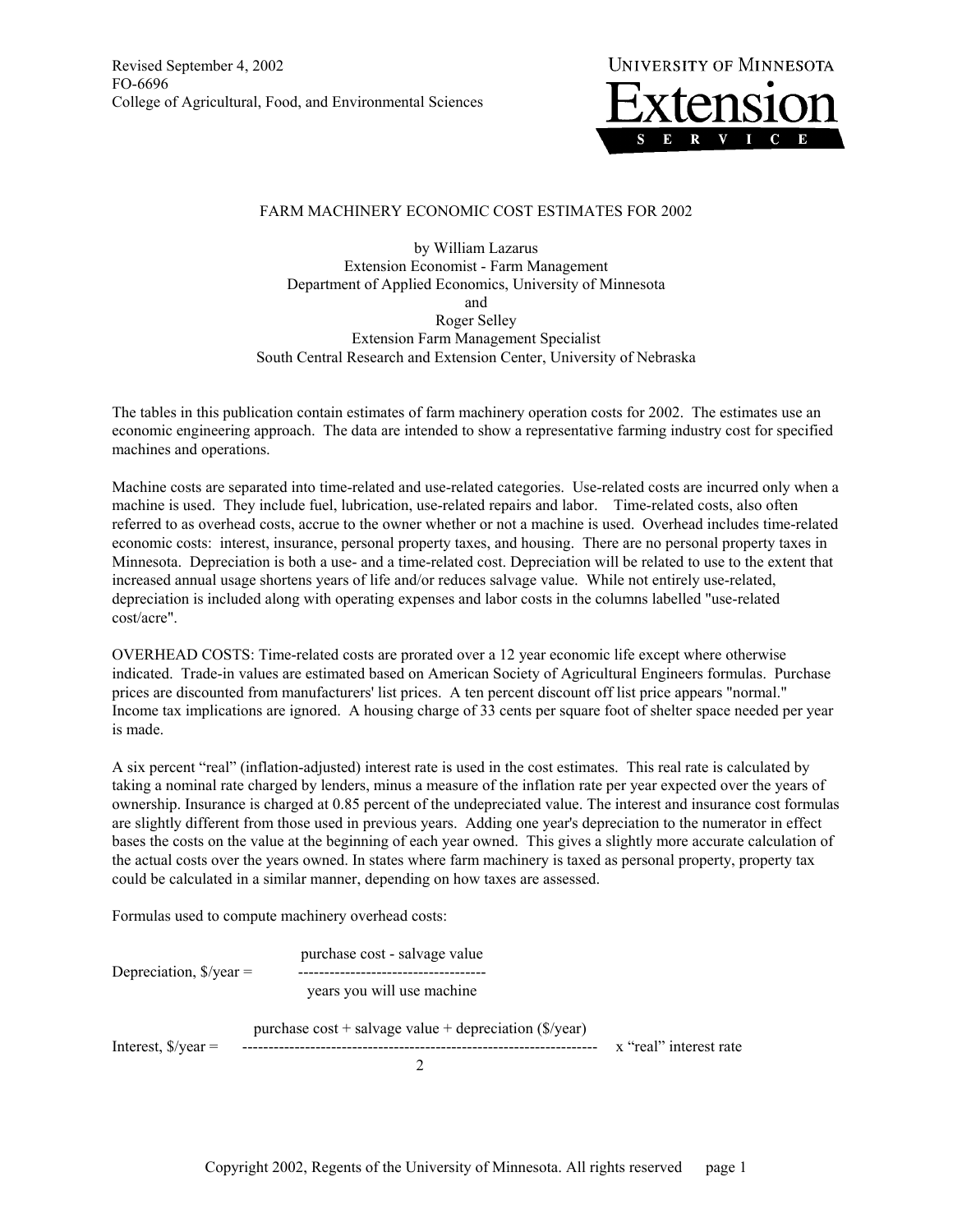Housing,  $\frac{f}{g}$  /year = price per sq. foot x sq. feet shelter space required

Taxes per year  $= 0$  (no taxes on personal property in Minnesota)

OPERATING COSTS: Fuel cost is calculated by multiplying the fuel consumption by the price of fuel, with fuel consumption assumed to be 0.044 gallons of diesel fuel per PTO horsepower-hour on average for each implement type. Fuel consumption per acre is averaged across sizes within a given implement type. The price of farm diesel fuel is projected at \$1.00 per gallon. All power units, tractors, combines, trucks, etc., use diesel fuel. Lubrication cost is assumed to be 15 percent of fuel cost.

The formulas for repair and maintenance costs estimate total accumulated repair costs based on accumulated hours of lifetime use. Repair and maintenance calculations are based on American Society of Agricultural Engineers formulas. The total cost is then divided by accumulated hours to arrive at an average per hour cost estimate. The amount of annual use of a machine is an estimate of the number of hours a commercial farmer would use that particular machine in one year.

Labor is charged at an hourly wage rate, which includes 30 percent benefits. Charge rates are \$10.50 per hour for unskilled labor and \$13.00 per hour for skilled labor. The skilled labor rate is generally used with the planting and harvesting equipment and sprayers. Labor per acre for an operation such as plowing or disking is calculated by using the work rate on the implement. Less labor per acre is used in a disking operation that covers more acres per hour than in a plowing operation. A small amount of extra labor is added over and above machine time to allow for downtime for tasks such as making adjustments and filling sprayers and planters. The labor adjustment ranges from 2 percent additional time for tillage to 33 percent for spraying.

These estimates will not represent any given individual's cost. Differences in buying power, repair programs, average annual use, and overall replacement programs should be considered when making adjustments. It may be useful to record actual expenses for at least a few of your implements and compare your costs to these estimates. These estimates will differ from records because they are estimates, but also because they are averaged over the use period and are expressed in today's dollars. If these estimates are compared to recorded costs that include repairs or depreciation based on historical costs, one adjustment that would be required for comparability would be to index the historical cost to current prices.

THE COST IMPACT OF ANNUAL USAGE AND TRADE-IN AGE: The adoption of modern equipment such as combines in recent decades has reduced the need for farmers to cooperate with their neighbors in activities such as "threshing bees" and "barn raisings" that were common earlier. As equipment gets larger and more expensive, the practices of using custom operators, purchasing equipment jointly, and trading work may return as more producers are priced out of the market for individual ownership. Record summaries from the Southeastern Minnesota Farm Business Management Association seem to confirm this trend as they show an increase in custom operator use, at least in the case of corn silage on owned land. Custom hiring expenses for corn silage averaged 3 percent of total machinery-related expenses in 1985 and 8 percent in 1990. Custom hiring expenses as a share of total machinery expenses for that crop had grown to 25 percent in 1999 and 19 percent in 2000.

The table below shows how covering more acreage with a piece of equipment can help control costs. The other variable that enters into the cost calculations is how long the machine will be used before being traded in. Trade-in decisions probably depend on the degree of wear and tear placed on the machine, in case using it over more acres each year probably means trading it sooner than otherwise.

One machine that some producers have considered owning jointly is a baler for the large rectangular bales (in the range of 30" to 36" square by 6' to 8' feet long) that are sometimes used where hay is shipped longer distances.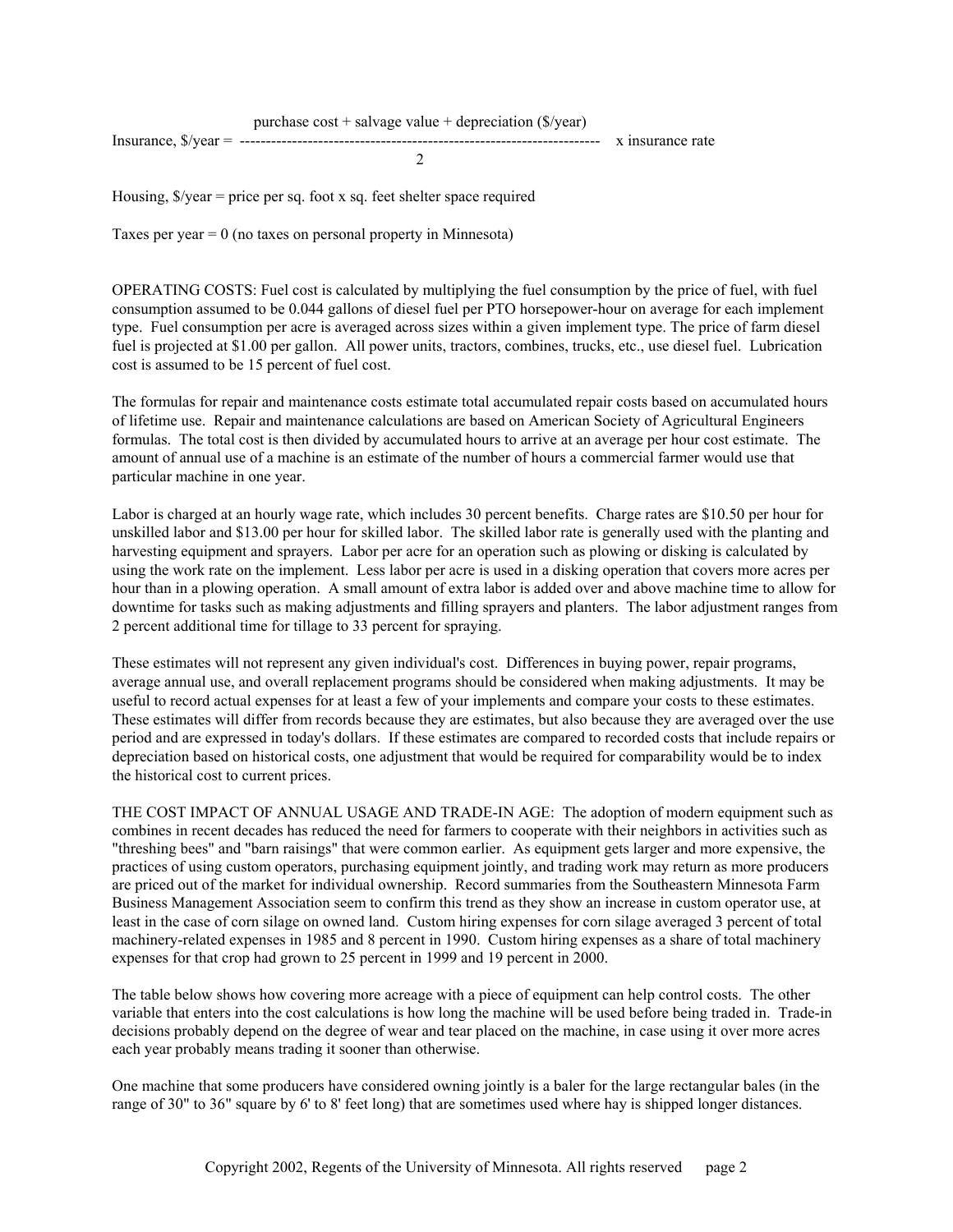These high-capacity machines can cover quite a few acres in an hour, so annual hours of use would be quite low if used on only one farm.

The top section of the table shows how increased annual use shortens the expected trade-in age, if traded at a given number of hours. For example, if the baler covered 16 acres/hour and the farm had 815 acres to harvest/year (two cuttings x 407 acres/cutting), annual usage would be 50 hours. If traded at 600 hours, a baler used 50 hours/year would be traded at twelve years. If usage is increased to 100 hours/year, the same 600 hour trade-in decision rule would point to a trade-in after only six years instead of twelve. The bottom section of the table shows how the increased usage would affect the total cost per acre to own and operate the baler. (The costs shown are for the baler only, not including the tractor or operator labor.) The 600 hour trade-in rule is shown in the first column. Following the first column down to the 50 hours/year shown on the third line, we estimate that the cost/acre would be \$7.93/acre. The third line shows the cost if usage were increased to 100 hours or 1,630 acres, cost/acre would fall to \$5.69/acre.

Again, both of these cost estimates assume that the baler is traded after 600 hours of use. They also assume that the salvage or trade-in value is determined by the years of age at trade-in, rather than the amount of wear-and-tear. So, the baler is worth more when traded at six years and 600 hours than it would be at twelve years and 600 hours. To be specific, the ASAE formula estimates that after 12 years of use the baler would be worth around 25% of the new price. Trading after only six years, the formula estimates a trade-in value equal to 37% of new.

The ASAE formulas for estimating machinery trade-in values are very useful general guides for estimating machinery costs, but they do have their limitations. One particular limitation is that they only factor in the amount of wear-and-tear (accumulated hours) for tractors and combines, not most implements like balers. The reason they don't consider wear-and-tear for these implements is that the formulas were estimated by economic researchers using auction prices of used equipment as a source (a reference to the original research is available upon request). The database of auction prices also included reported tach hours for tractors and combines that come equipped with tachometers. For other machines without tachometers, wear-and-tear is not factored into the formulas. Wear-andtear likely does affect trade-in values, however, even though the formulas don't incorporate it. If wear-and-tear is significant, there would be less economic advantage to using the baler more hours/year.

|                 | Accumulated hours at trade-in                                                       |                                        |        |        |  |  |  |  |  |  |  |  |
|-----------------|-------------------------------------------------------------------------------------|----------------------------------------|--------|--------|--|--|--|--|--|--|--|--|
|                 | 600                                                                                 | 900                                    | 1,200  | 1,800  |  |  |  |  |  |  |  |  |
| Annual use, hrs |                                                                                     | - - - Expected years to trade-in - - - |        |        |  |  |  |  |  |  |  |  |
| 50              | 12                                                                                  | 18                                     | 24     | 36     |  |  |  |  |  |  |  |  |
| 75              | 8                                                                                   | 12                                     | 16     | 24     |  |  |  |  |  |  |  |  |
| 100             | 6                                                                                   | 9                                      | 12     | 18     |  |  |  |  |  |  |  |  |
| 150             |                                                                                     | 6                                      | 8      | 12     |  |  |  |  |  |  |  |  |
|                 | Annual use, hrs - Cost/acre (not including tractor, fuel or labor) <sup>a</sup> - - |                                        |        |        |  |  |  |  |  |  |  |  |
| 50              | \$7.93                                                                              | \$6.69                                 | \$6.00 | \$5.26 |  |  |  |  |  |  |  |  |
| 75              | \$6.51                                                                              | \$5.48                                 | \$4.91 | \$4.33 |  |  |  |  |  |  |  |  |
| 100             | \$5.69                                                                              | \$4.78                                 | \$4.29 | \$3.80 |  |  |  |  |  |  |  |  |
| 150             | \$4.76                                                                              | \$3.98                                 | \$3.58 | \$3.19 |  |  |  |  |  |  |  |  |

Impact of Annual Usage on Trade-in Age and Cost Per Acre to Own and Operate a Large Rectangular Baler

<sup>a</sup>Tractor, fuel, and labor costs would add \$2.32/acre to the amounts shown.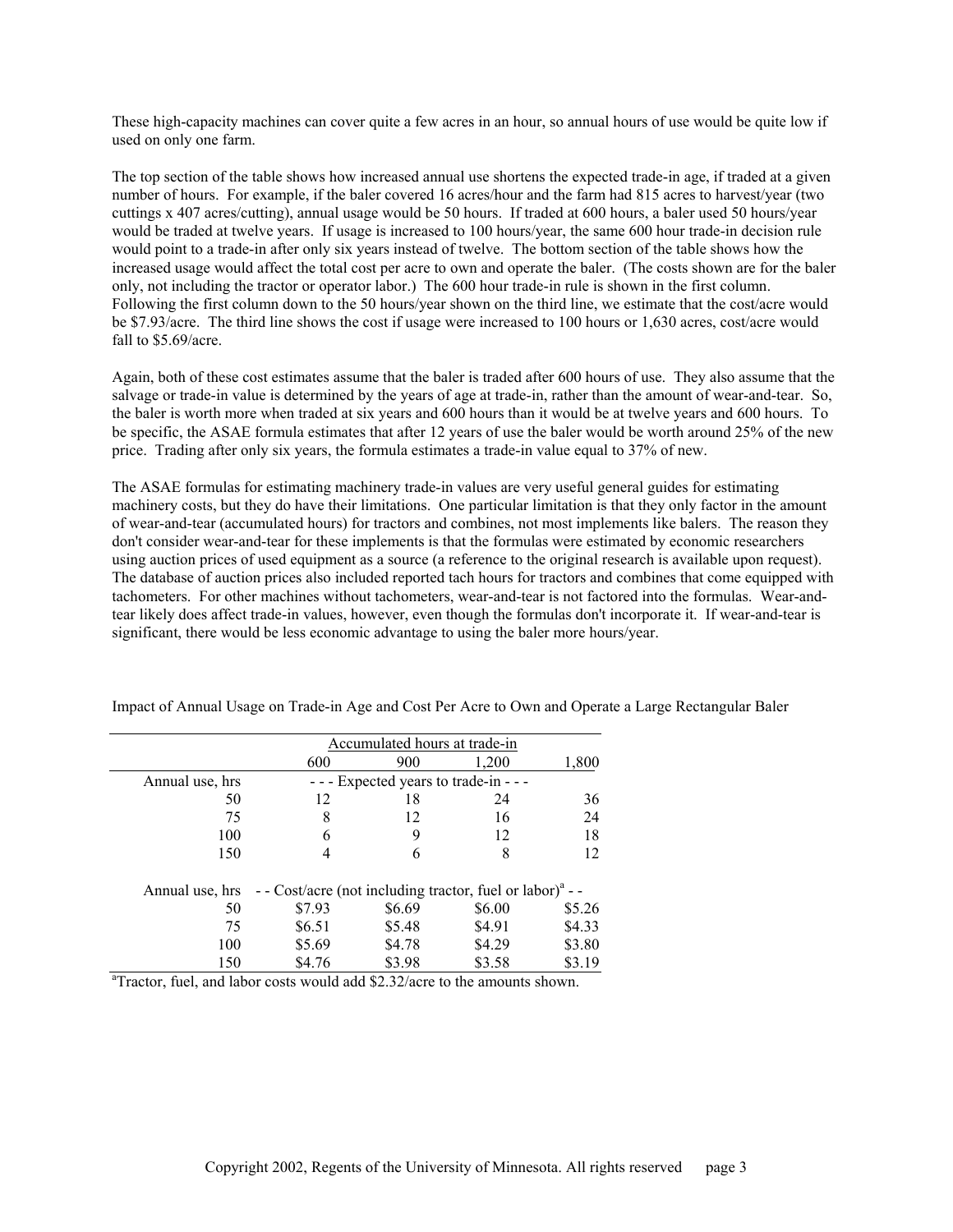Sugar beet harvesting equipment is another category that is often used in custom work situations. To explore how annual usage affects costs, the 8-row sugar beet lifter on page 11 is shown at two usage levels - 324 acres and 1,013 acres per year, with the latter rate intended to reflect a custom work situation. The custom operator trades the lifter after three years and expects to receive 32% of the list price as a trade. At the lower 80-hour usage level, it is traded at 12 years with a trade-in value 26% of list. The increased usage reduces the total per-acre cost by 11%, from \$58.44 down to \$51.84 per acre.

THE BOTTOM LINE: Machinery costs are substantial; control of them is important. Custom charges are often based upon them. No one should do custom work unless the charge will cover operating costs and use-related depreciation plus a return for one's risk and time. Ideally, all allocated per acre or hour overhead costs should also be covered by anyone offering to do custom work. The market for custom work usually does not cover all costs. The market is usually somewhere in between the Use-related costs and total costs.

## ACCESS TO EDUCATIONAL PROGRAMS AND MATERIALS:

The University, including the University of Minnesota Extension Service, is committed to the policy that all persons shall have equal access to its programs, facilities, and employment without regard to race, color, creed, religion, national origin, sex, age, marital status, disability, public assistance status, veteran status, or sexual orientation.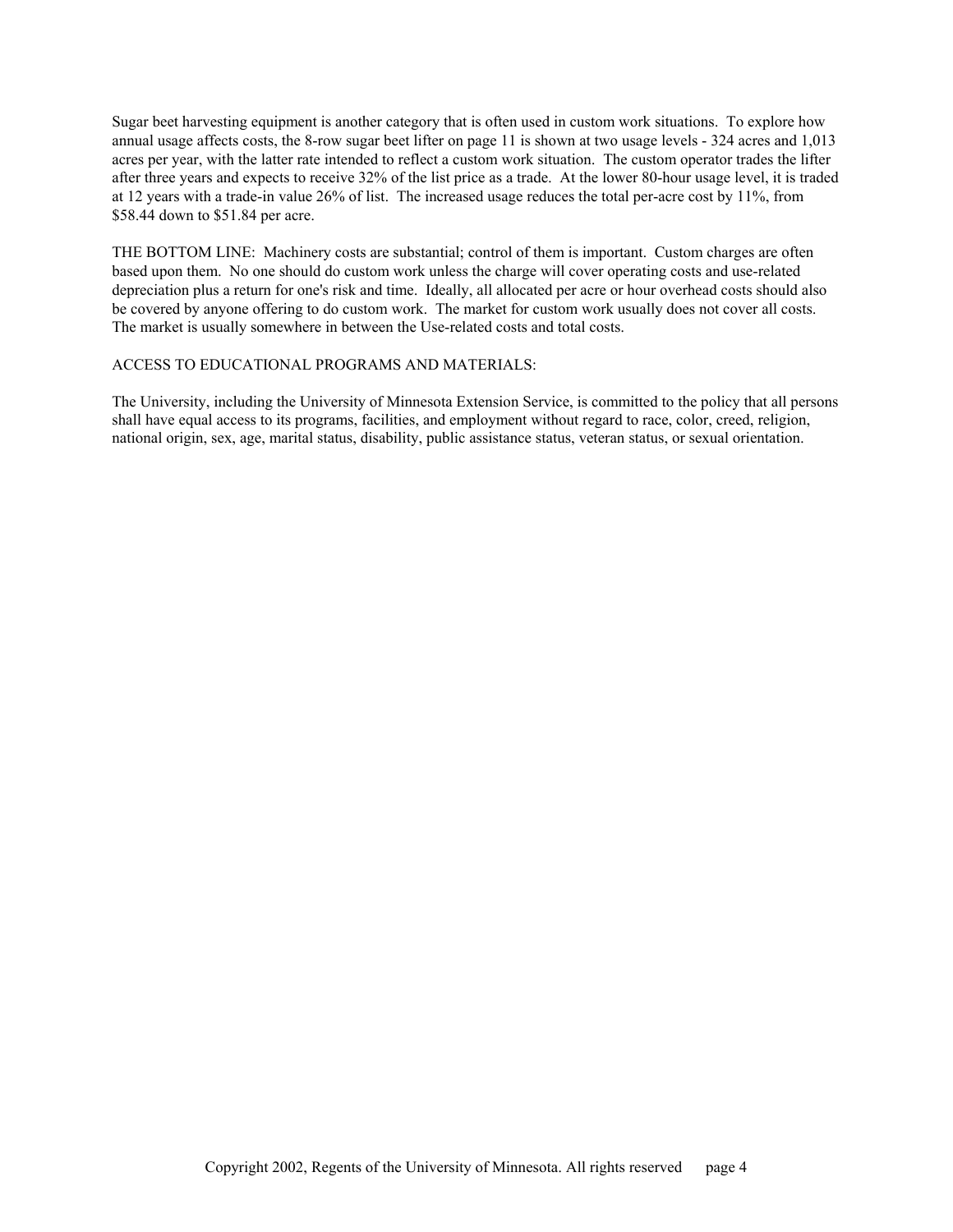|                                | Use-Related             | Total     |                                    | Use-Related            |
|--------------------------------|-------------------------|-----------|------------------------------------|------------------------|
|                                | Cost/Accre <sup>1</sup> | Cost/Acre |                                    | Cost/Acre <sup>1</sup> |
| <b>Chisel Plow</b>             | 3.65                    | 5.19      | Corn Stalk Chopper                 | 5.99                   |
| Chisel Plow, Front Dsk         | 5.92                    | 8.46      | Potato Shredder                    | 6.06                   |
| Moldboard Plow                 | 10.39                   | 13.75     | <b>Stalk Shredder</b>              | 5.75                   |
| <b>Field Cultivator</b>        | 2.19                    | 3.02      | <b>Rock Picker</b>                 | 31.05                  |
| <b>Tandem Disk</b>             | 4.03                    | 5.33      | Mower-Conditioner                  | 6.86                   |
| Tandem Disk H.D.               | 4.64                    | 6.56      | Rotary Hay Mower                   | 6.55                   |
| <b>Offset Disk</b>             | 5.96                    | 8.07      | Rotary Mow/Cond                    | 5.46                   |
| V-Ripper                       | 5.39                    | 7.51      | Hay Rake (Hyd)                     | 5.32                   |
| Comb Fld Cult Incorp           | 3.88                    | 5.45      | Hay Swather-Cond                   | 6.11                   |
| Comb Disk & V-Ripper           | 8.08                    | 11.58     | Swather-Cond, Self-                | 8.32                   |
| Disk, Fld Cult Finish          | 4.49                    | 6.38      | Prop                               |                        |
| <b>Roller Harrow</b>           | 3.81                    | 5.03      | Grain Swather, Pull                | 3.28                   |
| Row Crop Planter               | 4.80                    | 6.90      | <b>Type</b>                        |                        |
| Min-Til Planter                | 6.23                    | 8.74      | Grain Swather, Self-<br>Prop       | 6.24                   |
| <b>Potato Planter Filler</b>   | 2.81                    | 5.23      | Hay Baler PTO Twine                | 7.64                   |
| Potato Row Marker              | 8.57                    | 13.10     | Round Baler                        | 9.52                   |
| Potato Planter                 | 18.08                   | 27.16     | Rd Baler/Wrap                      | 14.60                  |
| <b>Beet Planter</b>            | 15.47                   | 24.19     | Large Rectangular Baler            | 4.41                   |
| Beet Planter, Vacuum           | 6.87                    | 11.93     | Forage Harvester                   | 35.05                  |
| <b>Grain Drill</b>             | 5.15                    | 7.56      | Forage SP Harvstr                  | 41.84                  |
| <b>Presswheel Drill</b>        | 6.75                    | 9.86      | Combine Grain Head                 | 10.83                  |
| Air Seeder Drill               | 6.66                    | 10.13     | Combine Soybean Hd                 | 16.67                  |
| No-Till Drill                  | 8.64                    | 12.74     | Combine Corn Hd                    | 17.73                  |
| Cultivator                     | 2.84                    | 3.79      | Potato Windrower                   | 31.56                  |
| <b>Cultivator High Residue</b> | 4.08                    | 5.63      | Potato Harvester Seed              | 60.48                  |
| Rotary Hoe                     | 1.15                    | 1.52      | Potato Harvester                   | 53.69                  |
| Potato Cultivator              | 4.09                    | 5.15      | Disk Bean Top Cutter               | 6.52                   |
| <b>Sugar Beet Cult</b>         | 6.71                    | 10.06     | Sugar Beet Lifter                  | 43.93                  |
| Boom Sprayer, Self-<br>Prop    | 2.95                    | 4.27      | Sugar Beet Lifter<br>(Custom Work) | 44.19                  |
| Boom Sprayer                   | 1.44                    | 1.76      | <b>Sugar Beet Topper</b>           | 8.13                   |
| Sprayer High Pressure          | 2.10                    | 2.82      | Sugar Beet Wagon                   | 13.17                  |
| <b>Hooded Sprayer</b>          | 2.84                    | 3.55      |                                    |                        |
| Anhydrous Applicator           | 5.67                    | 8.47      |                                    |                        |
| Fert Spreader                  | 1.83                    | 2.73      |                                    |                        |

Summary of Per Acre Use-Related Costs and Total Cost for Implements with Associated Power Units, Averaged Over All Sizes by Implement Type

 $1$  Use-related cost/acre includes fuel, lubricants, repairs and maintenance, labor, and power and implement depreciation (depreciation is both time-related and use-related). The difference between use-related cost and total cost is that total cost also includes overhead costs (interest, insurance, and housing).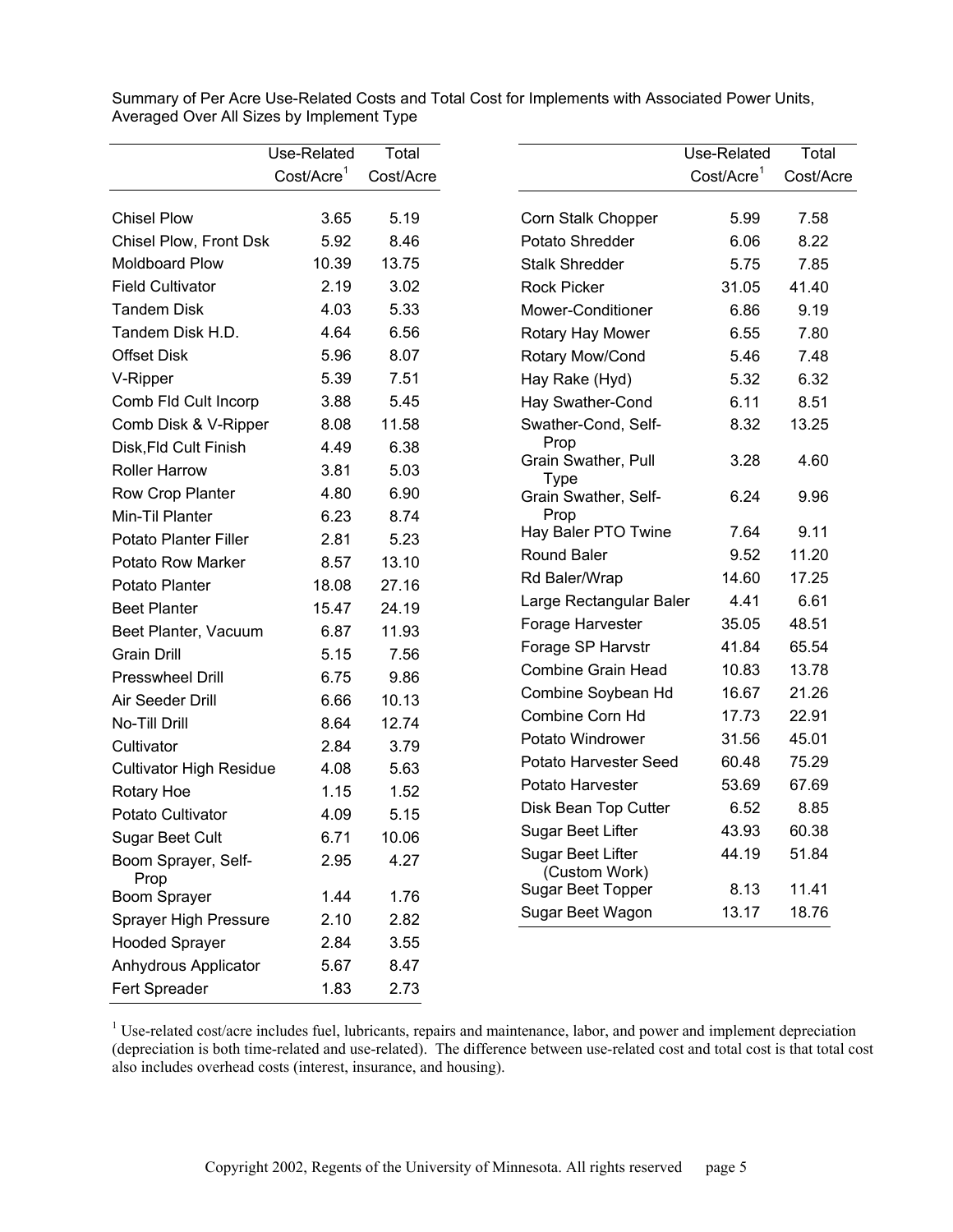|                                              | Net Cost                | Annual | Fuel &   | Depreciation<br>Maintenance |          | --Overhead <sup>3</sup> -- |          | --Total Cost-- | Diesel   |         |
|----------------------------------------------|-------------------------|--------|----------|-----------------------------|----------|----------------------------|----------|----------------|----------|---------|
| Tractor or                                   | of a New                | Hours  | Oil Cost | & Repair                    | Cost Per | Cost Per                   | Cost Per | Per Year       | Per Hour | Use/Hr  |
| Combine $HP1$                                | Power Unit <sup>2</sup> | of Use | Per Hour | Cost/Hr                     | Hour     | Year                       | Hour     | Of Use         | Of Use   | Gallons |
| <b>Tractors and Combines (Without Heads)</b> |                         |        |          |                             |          |                            |          |                |          |         |
| 40                                           | 18,800                  | 400    | 2.02     | 0.63                        | 2.76     | 902                        | 2.25     | 3,069          | 7.67     | 1.76    |
| 60                                           | 24,300                  | 400    | 3.04     | 0.82                        | 3.57     | 1,161                      | 2.90     | 4,130          | 10.33    | 2.64    |
| 75                                           | 30,300                  | 400    | 3.80     | 1.07                        | 4.35     | 1,457                      | 3.64     | 5,146          | 12.86    | 3.30    |
| <b>105 MFWD</b>                              | 57,300                  | 450    | 5.31     | 1.72                        | 6.66     | 2,837                      | 6.30     | 9,000          | 20.00    | 4.62    |
| 130 MFWD                                     | 76,200                  | 450    | 6.58     | 2.29                        | 8.86     | 3,760                      | 8.36     | 11,737         | 26.08    | 5.72    |
| 160 MFWD                                     | 94,200                  | 500    | 8.10     | 3.14                        | 10.96    | 4,454                      | 8.91     | 15,552         | 31.10    | 7.04    |
| <b>200 MFWD</b>                              | 112,600                 | 500    | 10.12    | 3.75                        | 13.10    | 5,315                      | 10.63    | 18,801         | 37.60    | 8.80    |
| 225 MFWD                                     | 125,000                 | 400    | 11.39    | 3.33                        | 18.04    | 5,926                      | 14.81    | 19,030         | 47.58    | 9.90    |
| 225 Tracked Tractor                          | 139,200                 | 400    | 11.39    | 2.23                        | 20.09    | 6,590                      | 16.47    | 20,072         | 50.18    | 9.90    |
| 260 4WD (226 PTO)                            | 117,800                 | 400    | 11.45    | 1.88                        | 17.00    | 5,589                      | 13.97    | 17,723         | 44.31    | 9.95    |
| 310 4WD (270 PTO)                            | 123,800                 | 400    | 13.65    | 1.98                        | 17.87    | 5,870                      | 14.67    | 19,269         | 48.17    | 11.87   |
| 360 4WD (313 PTO)                            | 141,000                 | 400    | 15.85    | 2.26                        | 20.35    | 6,674                      | 16.68    | 22,056         | 55.14    | 13.78   |
| 425 4WD (370 PTO)                            | 156,200                 | 400    | 18.71    | 2.50                        | 22.55    | 7,384                      | 18.46    | 24,886         | 62.22    | 16.27   |
| 220 HP Combine                               | 130,000                 | 300    | 11.13    | 21.69                       | 29.29    | 5,726                      | 19.09    | 24,360         | 81.20    | 9.68    |
| 275 HP Combine                               | 156,500                 | 300    | 13.92    | 26.11                       | 35.26    | 6,900                      | 23.00    | 29,485         | 98.28    | 12.10   |

<sup>1</sup>HP shown for the smaller tractors is PTO horsepower. Engine HP is shown for the larger tractors. PTO HP for the larger tractors runs about 87% of engine HP, and is shown in parentheses. Fuel use is estimated at 0.044 gallons of diesel fuel per hour per PTO HP.

<sup>2</sup>Net cost of a new unit assumes no trade-in. Farm machinery is exempt from sales tax in Minnesota so no sales tax is included.

<sup>3</sup>Overhead costs include interest, insurance, and housing but not depreciation, which is shown separately because it varies to some extent with use. Overhead per hour will vary with annual use.

|                          | Tractor         | <b>Net Cost</b> | $-$ - Estimated - - |                   | Power    | Labor    |         | --Implement Cost/Acre-- |                   |                     | Use-related        | Diesel   |
|--------------------------|-----------------|-----------------|---------------------|-------------------|----------|----------|---------|-------------------------|-------------------|---------------------|--------------------|----------|
|                          | Size            | of A New        |                     | Work Performed    | Cost     | Cost     |         | Deprec-                 | Over-             | Cost                | Cost               | Fuel     |
| Implement                | (HP)            | Implement'      |                     | Acres/hr Acres/yr | Per Acre | Per Acre | Repairs | iation                  | head <sup>2</sup> | $/$ Acre $^{\circ}$ | /Acre <sup>1</sup> | Gal/Acre |
| <b>Tillage Equipment</b> |                 |                 |                     |                   |          |          |         |                         |                   |                     |                    |          |
| Chisel Plow 15 Ft        | 130 MFWD        | 7.800           | 8.50                | 680               | 2.99     | .26      | 0.28    | 0.62                    | 0.66              | 5.81                | 4.17               | 0.60     |
| Chisel Plow 23 Ft        | <b>200 MFWD</b> | 17.100          | 13.03               | 1.043             | 2.80     | 0.82     | 0.40    | 0.89                    | 0.87              | 5.78                | 4.10               | 0.60     |
| Chisel Plow 37 Ft        | 310 4WD         | 24.600          | 20.97               | 1.677             | 2.34     | 0.51     | 0.36    | 0.79                    | 0.78              | 4.78                | 3.31               | 0.60     |
| Chisel Plow 57 Ft        | 425 4WD         | 39,900          | 32.30               | 2,584             | 2.04     | 0.33     | 0.38    | 0.84                    | 0.79              | 4.38                | 3.02               | 0.60     |

<sup>1</sup>See footnotes at end of table.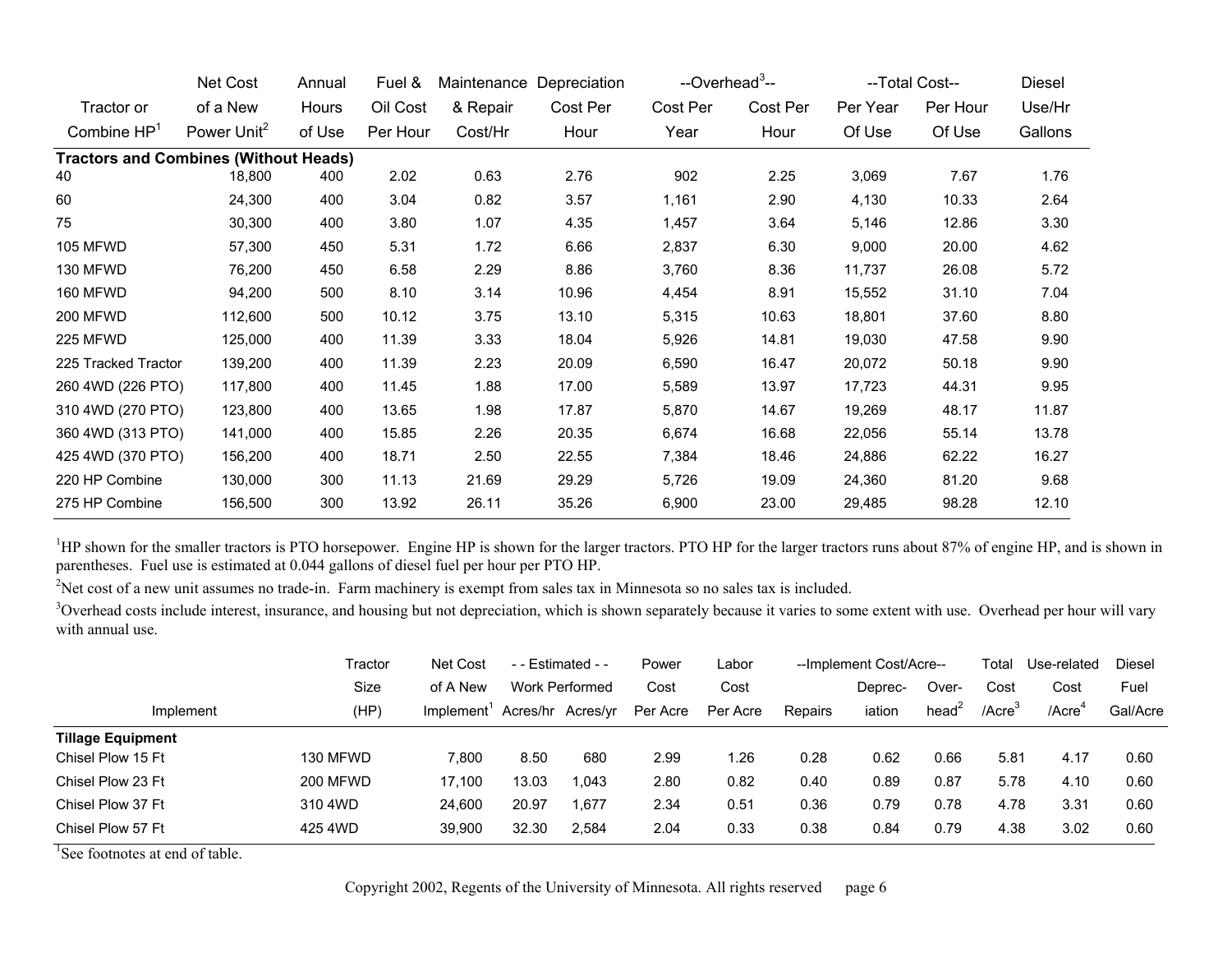|                                      | Tractor         | Net Cost                                 |       | - - Estimated - - | Power    | Labor    | --Implement Cost/Acre-- |         |                   | Total        | Use-related        | <b>Diesel</b> |
|--------------------------------------|-----------------|------------------------------------------|-------|-------------------|----------|----------|-------------------------|---------|-------------------|--------------|--------------------|---------------|
|                                      | Size            | of A New                                 |       | Work Performed    | Cost     | Cost     |                         | Deprec- | Over-             | Cost         | Cost               | Fuel          |
| Implement                            | (HP)            | Implement <sup>1</sup> Acres/hr Acres/yr |       |                   | Per Acre | Per Acre | Repairs                 | iation  | head <sup>2</sup> | $/$ Acre $3$ | /Acre <sup>4</sup> | Gal/Acre      |
| <b>Tillage Equipment (continued)</b> |                 |                                          |       |                   |          |          |                         |         |                   |              |                    |               |
| Chisel Plow, Front Dsk 16.3 Ft       | 200 MFWD        | 18,600                                   | 9.21  | 737               | 4.10     | 1.16     | 0.39                    | 1.50    | 1.27              | 8.42         | 6.00               | 0.97          |
| Chisel Plow, Front Dsk 21.3 Ft Fold  | 310 4WD         | 28,200                                   | 12.04 | 963               | 3.98     | 0.89     | 0.46                    | 1.73    | 1.43              | 8.49         | 5.84               | 0.97          |
| Moldboard Plow 4 Bottom-18, 6 Ft     | 75              | 11,700                                   | 2.78  | 334               | 4.74     | 3.85     | 1.81                    | 1.90    | 1.76              | 14.06        | 10.99              | 1.29          |
| Moldboard Plow 5 Bottom-18, 7.5 Ft   | <b>105 MFWD</b> | 14,500                                   | 3.48  | 417               | 5.70     | 3.08     | 1.80                    | 1.88    | 1.75              | 14.22        | 10.65              | 1.29          |
| Moldboard Plow 6 Bottom-18, 9 Ft     | 130 MFWD        | 17,200                                   | 4.17  | 542               | 6.16     | 2.57     | 1.90                    | 1.72    | 1.61              | 13.94        | 10.33              | 1.29          |
| Moldboard Plow 8 Bottom-18, 12 Ft    | 160 MFWD        | 23,100                                   | 5.56  | 723               | 5.62     | 1.93     | 1.91                    | 1.73    | 1.60              | 12.79        | 9.58               | 1.29          |
| Field Cultivator 18 Ft               | 105 MFWD        | 11,000                                   | 12.98 | 1,558             | 1.50     | 0.83     | 0.29                    | 0.38    | 0.38              | 3.38         | 2.51               | 0.32          |
| Field Cultivator 28 Ft               | 160 MFWD        | 19,400                                   | 20.19 | 2,423             | 1.51     | 0.53     | 0.33                    | 0.43    | 0.43              | 3.23         | 2.36               | 0.32          |
| Field Cultivator 47 Ft               | 260 4WD         | 33,500                                   | 33.90 | 4,068             | 1.34     | 0.32     | 0.34                    | 0.45    | 0.43              | 2.87         | 2.03               | 0.32          |
| Field Cultivator 60 Ft               | 310 4WD         | 41,500                                   | 43.27 | 5,193             | 1.16     | 0.25     | 0.33                    | 0.43    | 0.41              | 2.59         | 1.84               | 0.32          |
| Tandem Disk 11 Ft Rigid              | 60              | 6,800                                    | 6.40  | 640               | 1.71     | 1.67     | 0.36                    | 0.63    | 0.57              | 4.94         | 3.91               | 0.49          |
| Tandem Disk 21 Ft Rigid              | 160 MFWD        | 20,400                                   | 12.22 | 1,222             | 2.45     | 0.88     | 0.56                    | 0.99    | 0.84              | 5.72         | 4.15               | 0.49          |
| Tandem Disk H.D. 30 Ft Fold          | 360 4WD         | 34,400                                   | 17.45 | 1,745             | 3.16     | 0.61     | 0.66                    | 1.17    | 0.96              | 6.56         | 4.64               | 0.79          |
| Offset Disk 12 Ft                    | 105 MFWD        | 10,700                                   | 5.56  | 556               | 3.59     | 1.93     | 0.44                    | 1.14    | 0.98              | 8.07         | 5.96               | 0.83          |
| V-Ripper 25" O.C., 10 Ft             | <b>160 MFWD</b> | 12,100                                   | 6.18  | 618               | 4.84     | 1.73     | 0.63                    | 1.06    | 1.02              | 9.28         | 6.82               | 0.97          |
| V-Ripper 25" O.C., 18 Ft             | 260 4WD         | 18,800                                   | 11.13 | 1,113             | 4.07     | 0.96     | 0.55                    | 0.92    | 0.89              | 7.38         | 5.23               | 0.97          |
| V-Ripper 25" O.C., 25 Ft             | 360 4WD         | 22,800                                   | 15.45 | 1,545             | 3.66     | 0.69     | 0.48                    | 0.80    | 0.79              | 6.41         | 4.54               | 0.97          |
| V-Ripper 30" O.C., 17 Ft             | 260 4WD         | 12,800                                   | 10.51 | 1,051             | 4.24     | 1.02     | 0.39                    | 0.66    | 0.66              | 6.97         | 4.98               | 0.97          |
| Comb Fld Cult Incorp 16 Ft           | 160 MFWD        | 18,200                                   | 11.54 | 1,154             | 2.63     | 0.93     | 0.51                    | 0.93    | 0.79              | 5.79         | 4.23               | 0.55          |
| Comb Fld Cult Incorp 25 Ft           | 260 4WD         | 32,300                                   | 18.03 | 1,803             | 2.46     | 0.59     | 0.58                    | 1.06    | 0.89              | 5.58         | 3.92               | 0.55          |
| Comb Fld Cult Incorp 33 Ft           | 310 4WD         | 41,200                                   | 23.80 | 2,380             | 2.09     | 0.45     | 0.56                    | 1.03    | 0.86              | 4.98         | 3.51               | 0.55          |
| Comb Disk & V-Ripper 17.5 Ft         | 360 4WD         | 28,200                                   | 9.02  | 902               | 6.04     | 1.19     | 0.71                    | 1.85    | 1.54              | 11.34        | 7.95               | 1.47          |
| Comb Disk & V-Ripper 22.5 Ft         | 425 4WD         | 48,800                                   | 11.59 | 1,159             | 5.44     | 0.92     | 0.96                    | 2.49    | 2.02              | 11.83        | 8.22               | 1.47          |
| Disk, Fld Cult Finish 22 Ft          | <b>200 MFWD</b> | 24,200                                   | 11.33 | 1,133             | 3.22     | 0.95     | 0.49                    | 1.27    | 1.08              | 7.00         | 4.98               | 0.69          |
| Disk, Fld Cult Finish 38 Ft          | 310 4WD         | 39,300                                   | 19.58 | 1,958             | 2.56     | 0.55     | 0.46                    | 1.19    | 1.00              | 5.75         | 4.00               | 0.69          |
| Roller Harrow 12 Ft                  | 75              | 10,200                                   | 7.42  | 742               | 1.73     | 1.44     | 0.31                    | 0.81    | 0.72              | 5.03         | 3.81               | 0.44          |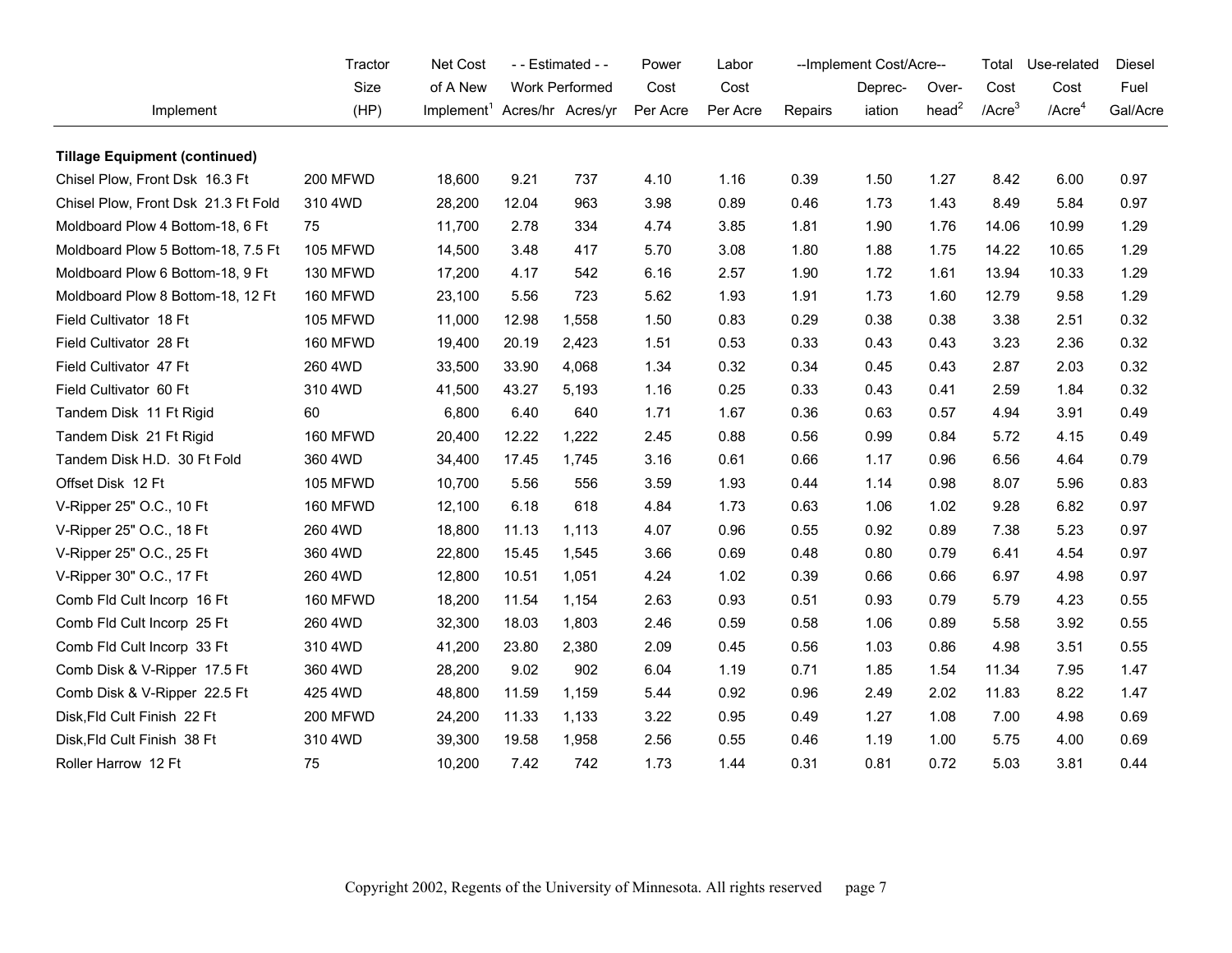|                                    | Tractor         | Net Cost                                 | - - Estimated - - |                | Power    | Labor                    | --Implement Cost/Acre-- |         |                   | Total        | Use-related        | Diesel   |
|------------------------------------|-----------------|------------------------------------------|-------------------|----------------|----------|--------------------------|-------------------------|---------|-------------------|--------------|--------------------|----------|
|                                    | Size            | of A New                                 |                   | Work Performed | Cost     | Cost                     |                         | Deprec- | Over-             | Cost         | Cost               | Fuel     |
| Implement                          | (HP)            | Implement <sup>1</sup> Acres/hr Acres/yr |                   |                | Per Acre | Per Acre                 | Repairs                 | iation  | head <sup>2</sup> | $/$ Acre $3$ | /Acre <sup>4</sup> | Gal/Acre |
| <b>Planting Equipment</b>          |                 |                                          |                   |                |          |                          |                         |         |                   |              |                    |          |
| Row Crop Planter 6 Row-30, 15 Ft   | 60              | 13,700                                   | 7.00              | 490            | 1.45     | 2.15                     | 0.57                    | 1.36    | 1.52              | 7.05         | 5.12               | 0.35     |
| Row Crop Planter 8 Row-30, 20 Ft   | 75              | 21,500                                   | 9.33              | 653            | 1.38     | 1.62                     | 0.68                    | 1.60    | 1.75              | 7.02         | 4.88               | 0.35     |
| Row Crop Planter 12 Row-30, 30 Ft  | 105 MFWD        | 32,700                                   | 14.00             | 980            | 1.46     | 1.08                     | 0.69                    | 1.62    | 1.78              | 6.62         | 4.39               | 0.35     |
| Min-Til Planter 6 Row-30, 15 Ft    | 75              | 17,600                                   | 6.36              | 509            | 2.04     | 2.37                     | 0.94                    | 1.68    | 1.85              | 8.87         | 6.46               | 0.53     |
| Min-Til Planter 8 Row-30, 20 Ft    | 105 MFWD        | 24,400                                   | 8.48              | 594            | 2.34     | 1.78                     | 0.84                    | 2.00    | 2.17              | 9.13         | 6.22               | 0.53     |
| Min-Til Planter 12 Row-30, 30 Ft   | <b>160 MFWD</b> | 47,300                                   | 12.73             | 1,273          | 2.42     | 1.18                     | 1.61                    | 1.80    | 1.93              | 8.95         | 6.33               | 0.53     |
| Min-Til Planter 16 Row-30, 40 Ft   | <b>200 MFWD</b> | 60,800                                   | 16.97             | 2,206          | 2.23     | 0.89                     | 2.07                    | 1.34    | 1.44              | 7.98         | 5.91               | 0.53     |
| Potato Planter Filler 19 Ft        | None            | 14,300                                   | 5.75              | 322            | 0.04     | $\overline{\phantom{a}}$ | 0.64                    | 2.16    | 2.40              | 5.23         | 2.81               | 0.02     |
| Potato Row Marker 4 Row, 12.6 Ft   | 130 MFWD        | 13,400                                   | 4.98              | 214            | 4.99     | 3.24                     | 0.23                    | 3.04    | 3.23              | 14.72        | 9.82               | 0.93     |
| Potato Row Marker 6 Row, 19 Ft     | <b>160 MFWD</b> | 20,900                                   | 7.47              | 321            | 4.15     | 2.16                     | 0.24                    | 3.16    | 3.35              | 13.06        | 8.52               | 0.93     |
| Potato Row Marker 8 Row, 25.3 Ft   | 160 MFWD        | 26,800                                   | 9.97              | 429            | 3.38     | 1.62                     | 0.23                    | 3.04    | 3.24              | 11.50        | 7.37               | 0.93     |
| Potato Planter 4 Row, 12.6 Ft      | 130 MFWD        | 34,400                                   | 3.83              | 214            | 6.40     | 7.61                     | 2.06                    | 7.79    | 8.13              | 31.99        | 21.67              | 1.14     |
| Potato Planter 6 Row, 19 Ft        | 130 MFWD        | 45,900                                   | 5.75              | 322            | 4.70     | 5.07                     | 1.83                    | 6.93    | 7.25              | 25.78        | 17.08              | 1.14     |
| Potato Planter 8 Row, 25.3 Ft      | 160 MFWD        | 59,600                                   | 7.67              | 429            | 4.31     | 3.80                     | 1.79                    | 6.74    | 7.07              | 23.70        | 15.47              | 1.14     |
| Beet Planter 12 Row, 22 Ft         | <b>105 MFWD</b> | 40,100                                   | 4.67              | 280            | 4.29     | 3.45                     | 2.13                    | 6.95    | 7.37              | 24.19        | 15.47              | 0.99     |
| Beet Planter, Vacuum 24 Row, 44 Ft | 160 MFWD        | 91,700                                   | 22.40             | 1,008          | 1.39     | 0.72                     | 0.74                    | 4.42    | 4.67              | 11.93        | 6.87               | 0.31     |
| Grain Drill 25 Ft                  | 130 MFWD        | 26,100                                   | 10.61             | 848            | 2.40     | 1.36                     | 0.84                    | 1.49    | 1.63              | 7.72         | 5.30               | 0.49     |
| Grain Drill 30 Ft                  | 130 MFWD        | 34,600                                   | 12.73             | 1,018          | 2.09     | 1.13                     | 0.92                    | 1.65    | 1.78              | 7.59         | 5.14               | 0.49     |
| Grain Drill 35 Ft                  | <b>160 MFWD</b> | 39,700                                   | 14.85             | 1,188          | 2.11     | 0.97                     | 0.91                    | 1.62    | 1.75              | 7.36         | 5.01               | 0.49     |
| Presswheel Drill 16 Ft             | 105 MFWD        | 24,700                                   | 6.79              | 509            | 2.90     | 2.13                     | 1.15                    | 2.36    | 2.53              | 11.06        | 7.60               | 0.64     |
| Presswheel Drill 20 Ft             | 130 MFWD        | 26,600                                   | 8.48              | 636            | 3.03     | 1.70                     | 0.99                    | 2.03    | 2.19              | 9.95         | 6.77               | 0.64     |
| Presswheel Drill 30 Ft             | <b>160 MFWD</b> | 39,000                                   | 12.73             | 1,018          | 2.54     | 1.13                     | 1.04                    | 1.86    | 2.00              | 8.58         | 5.87               | 0.64     |
| Air Seeder Drill 36 Ft             | 260 4WD         | 60,200                                   | 15.27             | 1,222          | 2.90     | 0.94                     | 1.34                    | 2.39    | 2.55              | 10.13        | 6.66               | 0.65     |
| Air Seeder Drill 36 Ft             | 260 4WD         | 60,200                                   | 15.27             | 1,222          | 2.90     | 0.94                     | 1.34                    | 2.39    | 2.55              | 10.13        | 6.66               | 0.65     |
| No-Till Drill 15 Ft                | 130 MFWD        | 26,800                                   | 6.36              | 509            | 3.99     | 2.27                     | 1.43                    | 2.56    | 2.75              | 12.99        | 8.94               | 0.81     |
| No-Till Drill 20 Ft                | 160 MFWD        | 42,000                                   | 8.48              | 679            | 3.64     | 1.70                     | 1.68                    | 3.00    | 3.20              | 13.23        | 8.98               | 0.81     |
| No-Till Drill 30 Ft                | <b>200 MFWD</b> | 62,200                                   | 12.73             | 1,018          | 3.09     | 1.13                     | 1.66                    | 2.97    | 3.14              | 11.99        | 8.01               | 0.81     |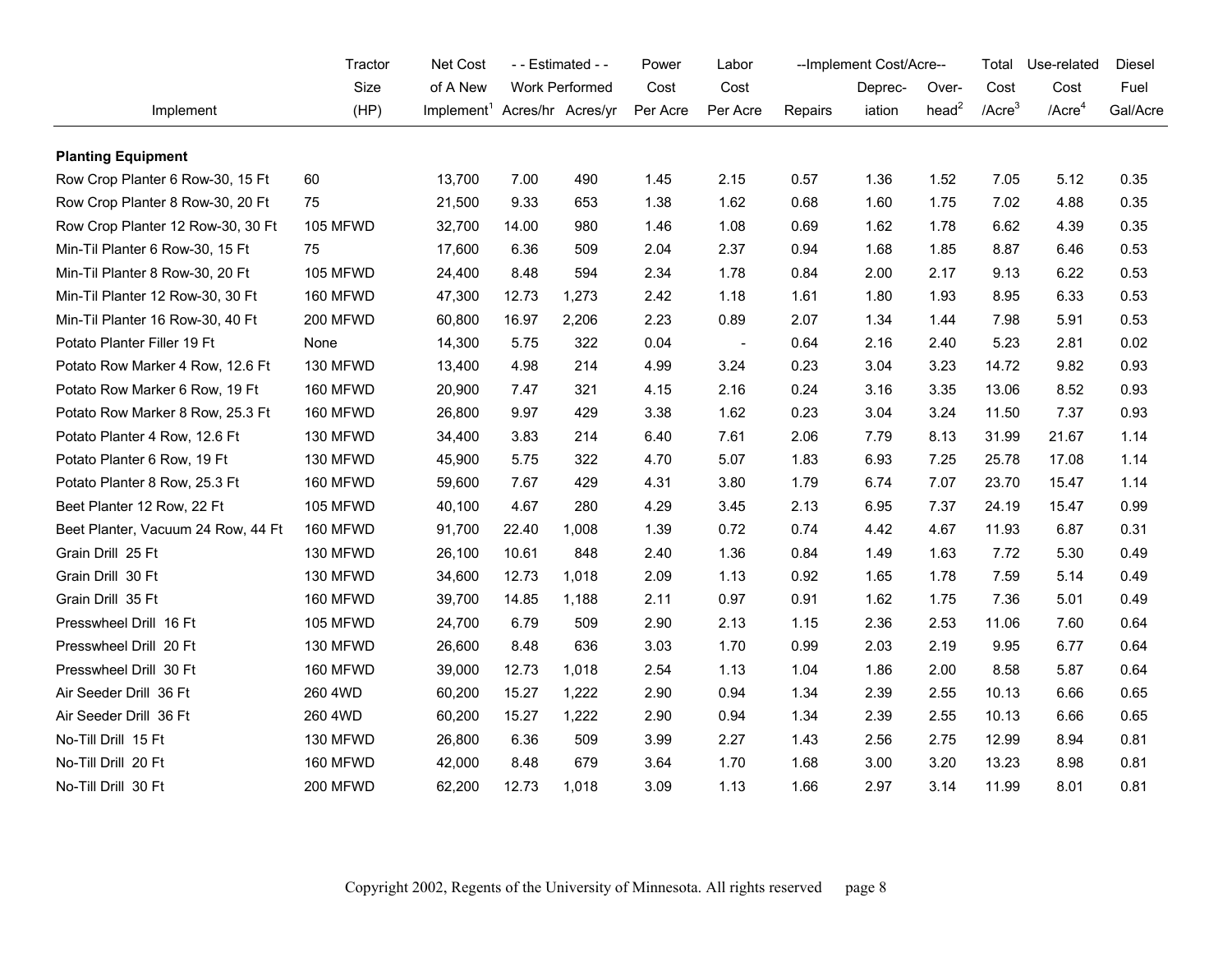| Tractor                                  |                 | <b>Net Cost</b>                          | - - Estimated - - |                | Power    | Labor    | --Implement Cost/Acre-- |         |                   | Total        | Use-related  | Diesel   |
|------------------------------------------|-----------------|------------------------------------------|-------------------|----------------|----------|----------|-------------------------|---------|-------------------|--------------|--------------|----------|
|                                          | Size            | of A New                                 |                   | Work Performed | Cost     | Cost     |                         | Deprec- | Over-             | Cost         | Cost         | Fuel     |
| Implement                                | (HP)            | Implement <sup>1</sup> Acres/hr Acres/yr |                   |                | Per Acre | Per Acre | Repairs                 | iation  | head <sup>2</sup> | $/$ Acre $3$ | $/$ Acre $4$ | Gal/Acre |
| <b>Crop Maintenance Equipment</b>        |                 |                                          |                   |                |          |          |                         |         |                   |              |              |          |
| Cultivator 6 Row-30, 15 Ft               | 60              | 4,900                                    | 7.73              | 773            | 1.45     | 1.41     | 0.15                    | 0.34    | 0.35              | 3.71         | 2.99         | 0.44     |
| Cultivator 8 Row-30, 20 Ft               | 130 MFWD        | 6,600                                    | 10.30             | 1,030          | 2.40     | 1.06     | 0.15                    | 0.35    | 0.35              | 4.31         | 3.15         | 0.44     |
| Cultivator 12 Row-30, 30 Ft              | 160 MFWD        | 12,600                                   | 15.45             | 1,545          | 2.00     | 0.71     | 0.19                    | 0.44    | 0.42              | 3.76         | 2.76         | 0.44     |
| Cultivator 16 Row-30, 40 Ft              | <b>200 MFWD</b> | 16,000                                   | 20.61             | 2,061          | 1.85     | 0.53     | 0.18                    | 0.42    | 0.40              | 3.38         | 2.46         | 0.44     |
| Cultivator High Residue 6 Row-30, 15 Ft  | <b>105 MFWD</b> | 9,500                                    | 7.73              | 773            | 2.64     | 1.41     | 0.29                    | 0.67    | 0.63              | 5.64         | 4.19         | 0.64     |
| Cultivator High Residue 8 Row-30, 20 Ft  | 160 MFWD        | 12,900                                   | 10.30             | 1,030          | 2.97     | 1.06     | 0.29                    | 0.68    | 0.64              | 5.64         | 4.14         | 0.64     |
| Cultivator High Residue 12 Row-30, 30 Ft | 225 MFWD        | 21,900                                   | 15.45             | 1,545          | 3.08     | 0.71     | 0.33                    | 0.77    | 0.71              | 5.60         | 3.93         | 0.64     |
| Rotary Hoe 21 Ft                         | 105 MFWD        | 6,100                                    | 25.96             | 2,596          | 0.77     | 0.42     | 0.06                    | 0.14    | 0.13              | 1.52         | 1.15         | 0.18     |
| Potato Cultivator 4 Row, 12.6 Ft         | 75              | 4,900                                    | 5.36              | 778            | 2.38     | 2.04     | 0.34                    | 0.34    | 0.31              | 5.40         | 4.41         | 0.59     |
| Potato Cultivator 6 Row, 19 Ft           | <b>105 MFWD</b> | 7,500                                    | 8.04              | 1,126          | 2.51     | 1.36     | 0.33                    | 0.36    | 0.35              | 4.90         | 3.77         | 0.59     |
| Sugar Beet Cult 12 Row, 22 Ft            | <b>105 MFWD</b> | 14,900                                   | 5.60              | 336            | 3.55     | 1.95     | 0.34                    | 2.40    | 2.28              | 10.52        | 7.11         | 0.81     |
| Sugar Beet Cult 24 Row, 44 Ft            | 200 MFWD        | 31,500                                   | 11.20             | 672            | 3.38     | 0.98     | 0.36                    | 2.54    | 2.35              | 9.60         | 6.30         | 0.81     |
| Boom Sprayer, Self-Prop 47 Ft            | None            | 61,600                                   | 25.92             | 2,592          | 0.24     | 0.63     | 1.14                    | 1.15    | 1.22              | 4.38         | 3.05         | 0.11     |
| Boom Sprayer, Self-Prop 60 Ft            | None            | 76,700                                   | 33.09             | 3.309          | 0.24     | 0.49     | 1.12                    | 1.13    | 1.18              | 4.16         | 2.85         | 0.11     |
| Boom Sprayer 30 Ft                       | 40              | 5,000                                    | 15.36             | 1,229          | 0.49     | 1.06     | 0.15                    | 0.20    | 0.24              | 2.14         | 1.75         | 0.11     |
| Boom Sprayer 50 Ft                       | 60              | 5,500                                    | 25.61             | 2,561          | 0.41     | 0.63     | 0.10                    | 0.10    | 0.13              | 1.39         | 1.14         | 0.11     |
| Sprayer High Pressure 50 Ft              | 60              | 26,800                                   | 23.64             | 2,364          | 0.44     | 0.69     | 0.55                    | 0.55    | 0.60              | 2.82         | 2.10         | 0.11     |
| Hooded Sprayer 8 Row, 20 Ft              | 40              | 7,000                                    | 10.24             | 819            | 0.75     | 1.59     | 0.31                    | 0.41    | 0.49              | 3.55         | 2.84         | 0.17     |
| Anhydrous Applicator 30 Ft               | 160 MFWD        | 20,300                                   | 12.73             | 509            | 2.44     | 1.10     | 0.90                    | 1.94    | 2.10              | 8.47         | 5.67         | 0.55     |
| Fert Spreader 4 T, 40 Ft                 | 60              | 10,400                                   | 23.76             | 713            | 0.43     | 0.59     | 0.23                    | 0.71    | 0.77              | 2.73         | 1.83         | 0.11     |
| Corn Stalk Chopper 12 Ft                 | 60              | 9,300                                    | 4.65              | 465            | 2.22     | 2.48     | 0.67                    | 1.25    | 0.96              | 7.58         | 5.99         | 0.57     |
| Potato Shredder 18 Ft                    | 130 MFWD        | 13,600                                   | 6.98              | 698            | 3.74     | 1.65     | 0.65                    | 1.22    | 0.96              | 8.22         | 6.06         | 0.82     |
| Stalk Shredder 20 Ft                     | 130 MFWD        | 16,000                                   | 7.76              | 776            | 3.36     | 1.49     | 0.69                    | 1.29    | 1.03              | 7.85         | 5.75         | 0.74     |
| Rock Picker 6 Ft                         | 75              | 13,600                                   | 1.42              | 85             | 9.07     | 8.88     | 5.70                    | 9.97    | 7.77              | 41.40        | 31.05        | 2.33     |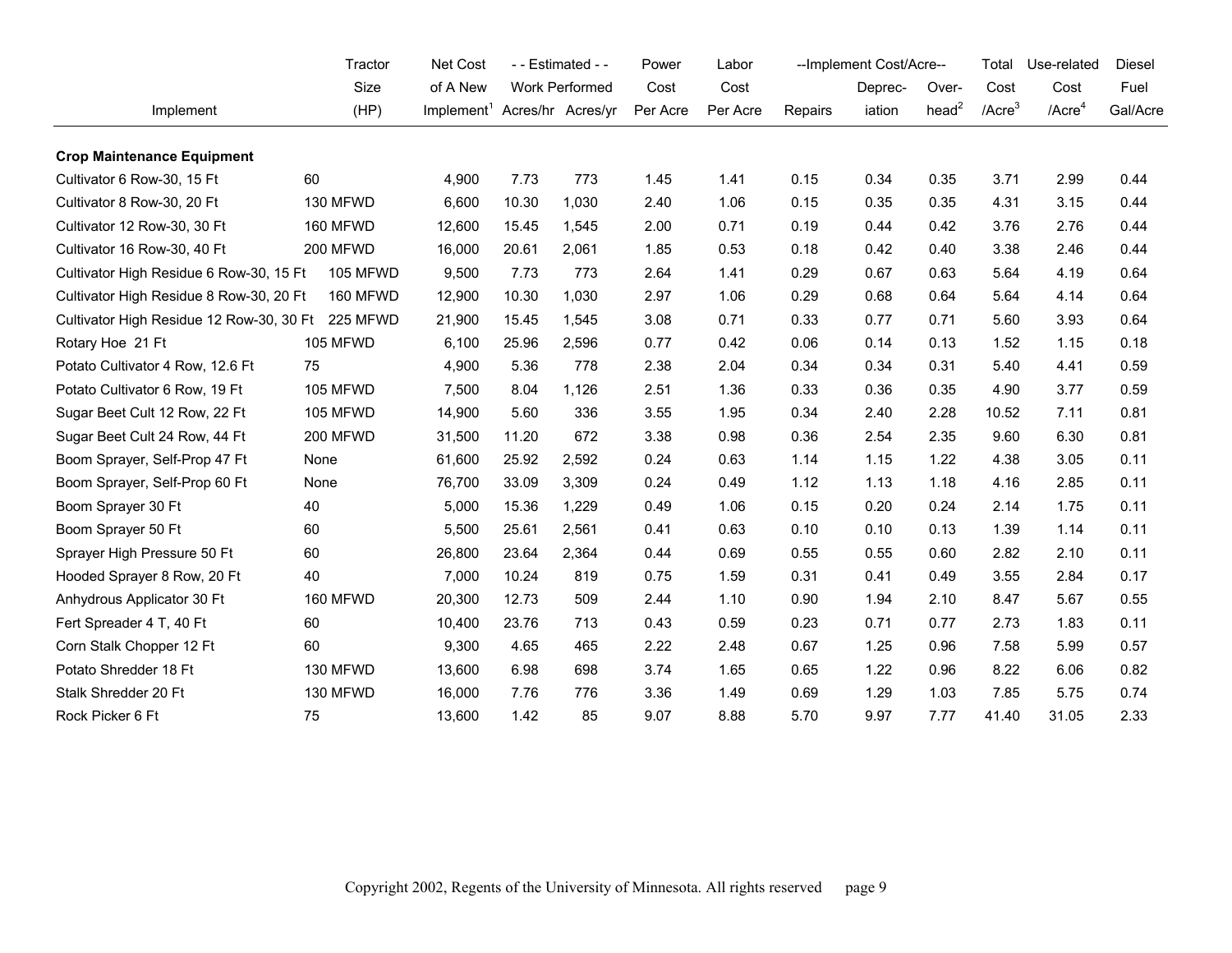|                                 | Tractor         | Net Cost                                 |       | - - Estimated - - |          | Labor    | -- Implement Cost/Acre-- |         |                   | Total        | Use-related        | <b>Diesel</b> |
|---------------------------------|-----------------|------------------------------------------|-------|-------------------|----------|----------|--------------------------|---------|-------------------|--------------|--------------------|---------------|
|                                 | Size            | of A New                                 |       | Work Performed    | Cost     | Cost     |                          | Deprec- | Over-             | Cost         | Cost               | Fuel          |
| Implement                       | (HP)            | Implement <sup>1</sup> Acres/hr Acres/yr |       |                   | Per Acre | Per Acre | Repairs                  | iation  | head <sup>2</sup> | $/$ Acre $3$ | /Acre <sup>4</sup> | Gal/Acre      |
| <b>Harvesting Equipment</b>     |                 |                                          |       |                   |          |          |                          |         |                   |              |                    |               |
| Mower-Conditioner 9 Ft          | 40              | 13,300                                   | 4.36  | 349               | 1.76     | 2.65     | 0.59                     | 2.38    | 1.81              | 9.19         | 6.86               | 0.40          |
| Rotary Hay Mower 6 Ft           | 40              | 2,600                                    | 2.91  | 291               | 2.64     | 3.61     | 0.52                     | 0.56    | 0.47              | 7.80         | 6.55               | 0.61          |
| Rotary Mow/Cond 9 Ft            | 75              | 16,300                                   | 6.55  | 524               | 1.97     | 1.68     | 0.43                     | 1.94    | 1.46              | 7.48         | 5.46               | 0.50          |
| Hay Rake (Hyd) 9 Ft             | 40              | 4,600                                    | 3.49  | 698               | 2.20     | 3.01     | 0.35                     | 0.41    | 0.35              | 6.32         | 5.32               | 0.50          |
| Hay Swather-Cond 12 Ft          | 60              | 18,100                                   | 5.82  | 465               | 1.77     | 1.80     | 0.61                     | 2.43    | 1.90              | 8.51         | 6.11               | 0.45          |
| Swather-Cond, Self-Prop 16 Ft   | None            | 59,800                                   | 7.76  | 621               | 0.92     | 1.35     | 0.49                     | 6.01    | 4.47              | 13.25        | 8.32               | 0.40          |
| Grain Swather, Pull Type 18 Ft  | 75              | 10,800                                   | 8.73  | 698               | 1.44     | 1.20     | 0.08                     | 0.96    | 0.84              | 4.53         | 3.27               | 0.35          |
| Grain Swather, Pull Type 21 Ft  | 75              | 16,000                                   | 10.18 | 815               | 1.29     | 1.03     | 0.10                     | 1.23    | 1.02              | 4.68         | 3.29               | 0.35          |
| Grain Swather, Self-Prop 21 Ft  | None            | 58,600                                   | 10.18 | 815               | 0.70     | 1.03     | 0.37                     | 4.49    | 3.38              | 9.96         | 6.24               | 0.30          |
| Hay Baler PTO Twine 12 Ft       | 40              | 16,800                                   | 4.36  | 873               | 1.76     | 3.31     | 1.94                     | 1.15    | 0.95              | 9.11         | 7.64               | 0.40          |
| Round Baler 1000 Lb, 9 Ft       | 60              | 11,600                                   | 3.01  | 603               | 3.30     | 3.87     | 3.31                     | 1.15    | 0.94              | 12.57        | 10.67              | 0.77          |
| Round Baler 1500 Lb, 12 Ft      | 60              | 12,100                                   | 4.02  | 804               | 2.70     | 2.90     | 2.59                     | 0.90    | 0.74              | 9.82         | 8.36               | 0.77          |
| Rd Baler/Wrap 1000 Lb, 9 Ft     | 60              | 21,500                                   | 3.01  | 603               | 3.43     | 3.87     | 6.13                     | 2.14    | 1.69              | 17.25        | 14.60              | 0.88          |
| Large Rectangular Baler 24 Ft   | 130 MFWD        | 58,200                                   | 16.29 | 1,629             | 1.60     | 0.72     | 0.46                     | 2.14    | 1.69              | 6.61         | 4.41               | 0.35          |
| Forage Harvester 2 Row, 5 Ft    | <b>105 MFWD</b> | 25,700                                   | 1.38  | 138               | 14.51    | 10.47    | 3.47                     | 11.18   | 8.89              | 48.51        | 35.05              | 3.35          |
| Forage SP Harvstr 2 Row, 5 Ft   | None            | 164,700                                  | 1.70  | 255               | 6.23     | 8.50     | 5.82                     | 41.04   | 29.16             | 90.76        | 58.48              | 2.71          |
| Forage SP Harvstr 3 Row, 7.5 Ft | None            | 159,100                                  | 2.55  | 382               | 6.23     | 5.67     | 3.75                     | 26.43   | 18.85             | 60.93        | 38.97              | 2.71          |
| Forage SP Harvstr 6 Row, 15 Ft  | None            | 233,100                                  | 5.09  | 764               | 6.23     | 2.83     | 2.75                     | 19.36   | 13.74             | 44.92        | 28.06              | 2.71          |
| Combine Grain Head20 Ft         | 220 HP Combine  | 11,000                                   | 6.79  | 1,358             | 11.83    | 2.13     | 0.19                     | 0.52    | 0.38              | 15.04        | 11.85              | 1.31          |
| Combine Grain Head30 Ft         | 275 HP Combine  | 19,900                                   | 10.18 | 2,036             | 9.79     | 1.42     | 0.23                     | 0.63    | 0.45              | 12.51        | 9.81               | 1.31          |
| Combine Soybean Hd 15 Ft        | 220 HP Combine  | 14,900                                   | 4.45  | 891               | 18.05    | 3.24     | 0.39                     | 1.08    | 0.77              | 23.53        | 18.48              | 2.02          |
| Combine Soybean Hd 18 Ft        | 275 HP Combine  | 16,400                                   | 5.35  | 1,069             | 18.11    | 2.70     | 0.36                     | 0.99    | 0.71              | 22.87        | 17.86              | 2.02          |
| Combine Soybean Hd 25 Ft        | 275 HP Combine  | 19,400                                   | 7.42  | 1,485             | 13.69    | 1.94     | 0.30                     | 0.85    | 0.60              | 17.38        | 13.68              | 2.02          |
| Combine Corn Hd 6 -30, 15 Ft    | 220 HP Combine  | 25,100                                   | 4.20  | 840               | 18.90    | 3.44     | 0.70                     | 1.93    | 1.37              | 26.33        | 20.42              | 1.93          |
| Combine Corn Hd 8 -30, 20 Ft    | 220 HP Combine  | 32,400                                   | 5.09  | 1,018             | 15.98    | 2.83     | 0.74                     | 2.06    | 1.46              | 23.07        | 17.87              | 1.93          |
| Combine Corn Hd 12 -30, 30 Ft   | 275 HP Combine  | 47,600                                   | 7.64  | 1,527             | 13.27    | 1.89     | 0.73                     | 2.02    | 1.41              | 19.31        | 14.89              | 1.93          |
| Potato Windrower 2 Row, 6.3 Ft  | 75              | 34,300                                   | 1.49  | 149               | 8.23     | 7.59     | 5.21                     | 14.32   | 10.77             | 46.13        | 32.92              | 1.88          |
| Potato Windrower 4 Row, 12.6 Ft | 105 MFWD        | 75,300                                   | 2.99  | 299               | 7.08     | 3.80     | 5.72                     | 15.72   | 11.56             | 43.88        | 30.21              | 1.88          |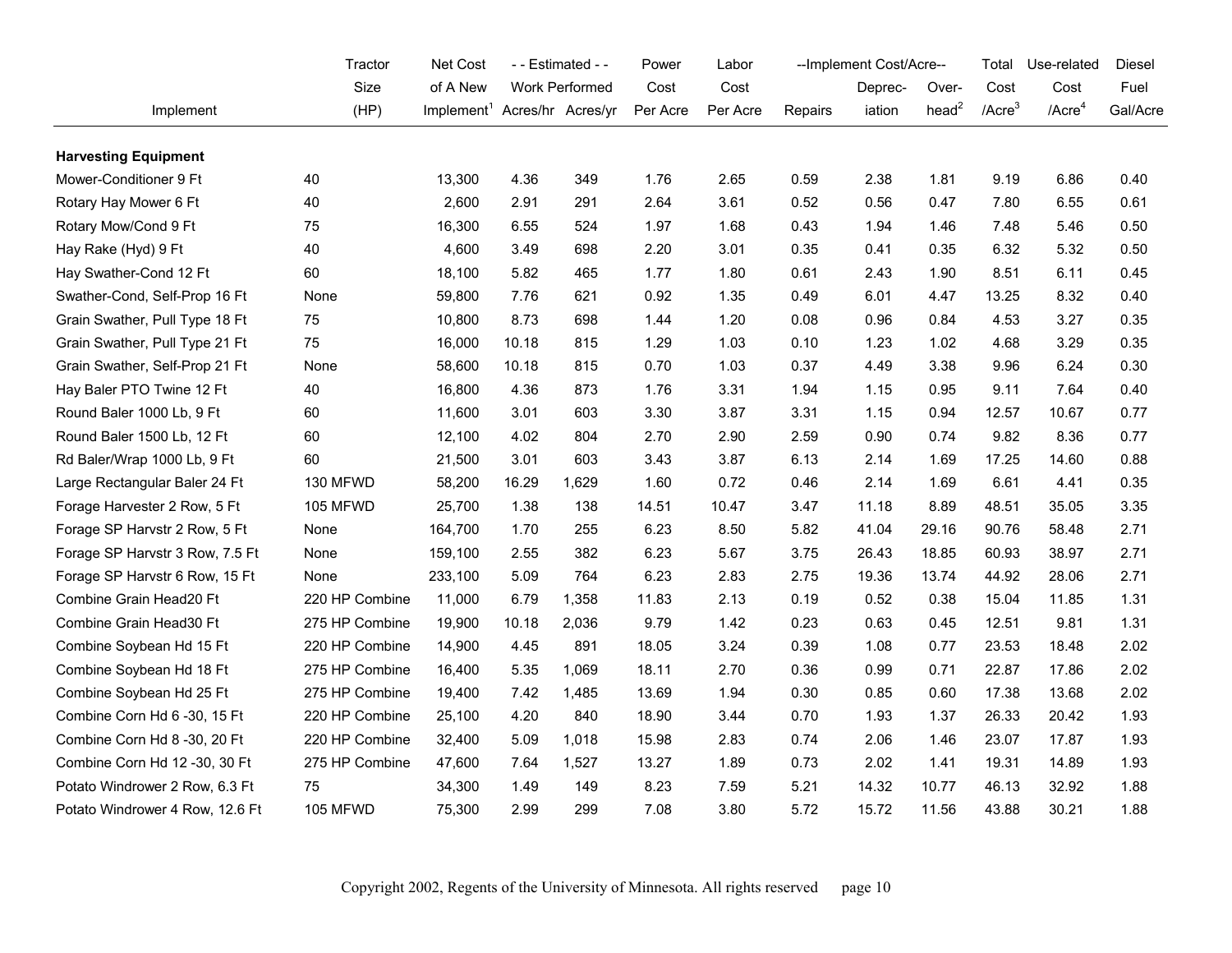|                                                                  | Tractor         | Net Cost               |          | - - Estimated - -     | Power    | Labor    |                | --Implement Cost/Acre-- |                   | Total        | Use-related           | Diesel   |
|------------------------------------------------------------------|-----------------|------------------------|----------|-----------------------|----------|----------|----------------|-------------------------|-------------------|--------------|-----------------------|----------|
|                                                                  | Size            | of A New               |          | <b>Work Performed</b> | Cost     | Cost     |                | Deprec-                 | Over-             | Cost         | Cost                  | Fuel     |
| Implement                                                        | (HP)            | Implement <sup>1</sup> | Acres/hr | Acres/yr              | Per Acre | Per Acre | <b>Repairs</b> | iation                  | head <sup>2</sup> | $/$ Acre $3$ | $/$ Acre <sup>4</sup> | Gal/Acre |
| Potato Harvester Seed 2 Row, 6.3 Ft                              | 130 MFWD        | 72,600                 | 1.38     | 295                   | 17.72    | 30.82    | 16.21          | 14.76                   | 11.49             | 91.00        | 73.45                 | 3.11     |
| Potato Harvester Seed 4 Row, 12.6 Ft                             | 130 MFWD        | 114,800                | 2.76     | 590                   | 10.65    | 15.41    | 12.81          | 11.67                   | 9.03              | 59.57        | 47.51                 | 3.11     |
| Potato Harvester 2 Row, 6.3 Ft                                   | 130 MFWD        | 59,300                 | 1.84     | 294                   | 14.19    | 23.12    | 8.84           | 12.09                   | 9.45              | 67.69        | 53.69                 | 3.11     |
| Disk Bean Top Cutter 6 Row, 11 Ft                                | 105 MFWD        | 14,200                 | 6.40     | 512                   | 3.13     | 2.25     | 0.48           | 1.64                    | 1.34              | 8.85         | 6.52                  | 0.72     |
| Sugar Beet Lifter 4 Row, 7.3 Ft                                  | <b>105 MFWD</b> | 51,700                 | 2.02     | 162                   | 9.70     | 7.14     | 16.56          | 18.94                   | 14.96             | 67.30        | 49.23                 | 2.11     |
| Sugar Beet Lifter 6 Row, 11 Ft                                   | 130 MFWD        | 64,200                 | 3.03     | 243                   | 8.86     | 4.76     | 13.71          | 15.68                   | 12.41             | 55.41        | 40.25                 | 2.11     |
| Sugar Beet Lifter 8 Row, 14.7 Ft<br>(Lower Usage <sup>5</sup> )  | <b>200 MFWD</b> | 93,900                 | 4.05     | 324                   | 9.21     | 3.56     | 15.00          | 17.16                   | 13.51             | 58.44        | 42.31                 | 2.11     |
| Sugar Beet Lifter 8 Row, 14.7 Ft<br>(Higher Usage <sup>5</sup> ) | <b>200 MFWD</b> | 93,900                 | 4.05     | 1,013                 | 9.28     | 3.56     | 13.93          | 20.05                   | 5.02              | 51.84        | 44.19                 | 2.17     |
| Sugar Beet Topper 6 Row, 11 Ft                                   | 75              | 20,500                 | 5.33     | 427                   | 2.44     | 2.44     | 1.18           | 2.85                    | 2.33              | 11.22        | 8.21                  | 0.64     |
| Sugar Beet Topper 12 Row, 22 Ft                                  | 160 MFWD        | 48,600                 | 10.67    | 853                   | 2.89     | 1.22     | 1.39           | 3.37                    | 2.72              | 11.60        | 8.05                  | 0.64     |
| Sugar Beet Wagon 8 Ton, 7.3 Ft                                   | 75              | 11,000                 | 3.47     | 277                   | 4.36     | 3.03     | 0.66           | 2.38                    | 2.03              | 12.46        | 9.38                  | 1.52     |
| Sugar Beet Wagon 20 Ton, 11 Ft                                   | <b>200 MFWD</b> | 44,700                 | 5.20     | 520                   | 7.03     | 2.02     | 1.92           | 5.16                    | 4.10              | 20.23        | 14.08                 | 1.52     |
| Sugar Beet Wagon 24 Ton, 11 Ft                                   | 225 MFWD        | 51,600                 | 5.20     | 520                   | 8.70     | 2.02     | 2.21           | 5.95                    | 4.71              | 23.60        | 16.04                 | 1.52     |

<sup>1</sup>Net cost of a new unit assumes no trade-in.Farm machinery is exempt from sales tax in Minnesota so no sales tax is included.

2Overhead per acre will vary with annual use.

<sup>3</sup>Total cost per acre is total cost per hour divided by acres per hour.Includes fuel, lubricants, repairs and maintenance,, labor, and overhead costs including depreciation. Fuel is included in power cost.

<sup>4</sup>Use-related cost/acre includes fuel, lubricants, power and equipment repairs and maintenance, labor, and power and equipment depreciation (depreciation is both time-related and use-related).The difference between use-related cost and total cost is that total cost also includes overhead costs (interest, insurance, and housing).

 $5Cost$  data for the 8 row sugar beet lifter is calculated for two levels of annual usage, 80 and 250 hours. The 250 hours/year is intended to reflect a custom work situation. At the higher usage, the machine is traded after 3 years with a trade-in value of 32% of list price. At the lower 80-hour usage level, it is traded at 12 years with a trade-in value 26% of list.